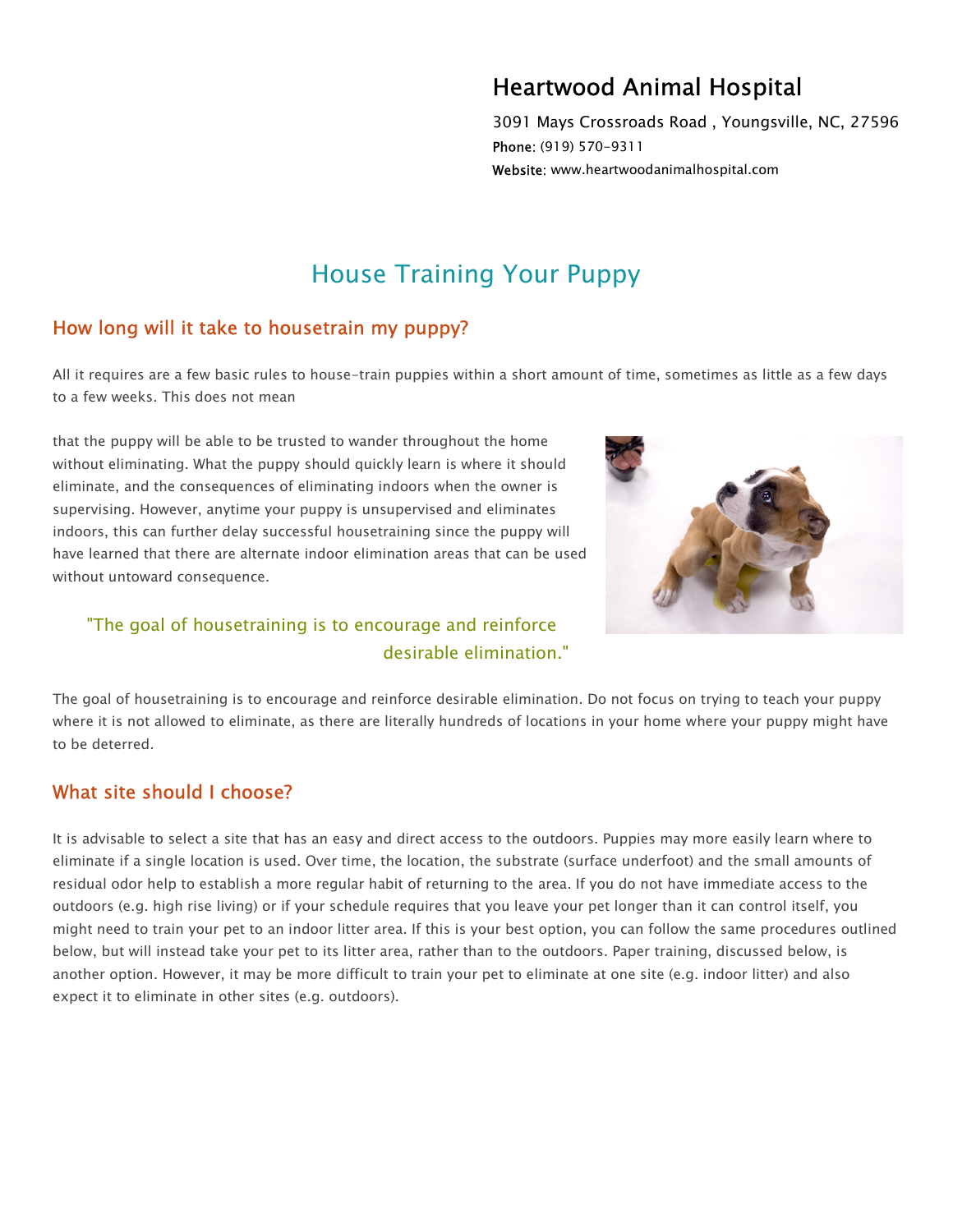## How do I housetrain my puppy?



To housetrain a puppy quickly and efficiently, follow the steps below:

A. Puppies have a strong urge to eliminate after sleeping, playing, feeding and drinking. Take your puppy to its selected elimination area within 30 minutes of each of these activities.

## "...most puppies need to eliminate every 3 to 4 hours during the daytime."

In addition, although some puppies can control themselves through the entire night, most puppies need to eliminate every 3 to 4 hours during the daytime. With each passing month, you can expect your puppy to control itself a little longer between elimination times. The puppy should be taken to its elimination area, given a word or two of verbal encouragement (e.g. 'Hurry up') and as soon as elimination is completed, lavishly praised and patted. A few tasty food treats can also be given the first few times the puppy eliminates in the right spot, and then intermittently thereafter. This teaches the puppy the proper place to eliminate, and that elimination in that location is associated with rewards. Some puppies may learn to eliminate when they hear the cue words ('Hurry up').

B. If you take your puppy to the elimination site and your puppy is only interested in playing and investigating the environment, take the puppy indoors after about 10 minutes and strictly supervise him until you can try again, approximately each half hour. Always accompany your puppy outdoors so that you can be certain that it has eliminated. When you first start house training, be certain to reward elimination immediately upon completion and not when the puppy comes back indoors.

C. When indoors, your puppy must be supervised so that you can see when it needs to eliminate and immediately take it outdoors to its elimination area. One of the best techniques is to leave a remote lead attached. Should pre-elimination signs (circling, squatting, sneaking-off, heading to the door) occur, immediately take the dog to its elimination site, give the cue words, and reward the puppy when it eliminates. If the puppy begins to eliminate indoors you must be supervising so that you can immediately interrupt the behavior, such as with a verbal reprimand or shaker can.

#### "...the goal is to train the puppy where to eliminate though supervision and rewards."

Then take the puppy outdoors to complete elimination at the proper site. Rather than use punishment to deter undesirable elimination, the goal is to train the puppy where to eliminate though supervision and rewards. Watch the puppy closely for signs it needs to eliminate and soon the puppy will learn to exhibit these signs to get your attention that it needs to go outdoors.

D. When you are not available to supervise, the puppy should be confined to its confinement area (see our handout on 'Crate Training in Dogs'). Be certain that your puppy has eliminated, and has had sufficient play and exercise before any lengthy confinement. Establish a daily routine that helps your puppy learn when it is time to play, eat, exercise, sleep, and eliminate (see our handout on 'Training Dogs – Enrichment, Predictability and Scheduling'). If the confinement area is small enough, such as a pen or crate, many puppies will have sufficient control to keep this area clean. This means that when you come to release the puppy from confinement, it must be taken directly to its elimination area. Puppies will generally avoid soiling their crate if they use their crates as a sleeping or play area. However, puppies that are anxious or distressed about being confined to the crate are likely to soil. In addition, if the area is too large the puppy may soil in a portion of the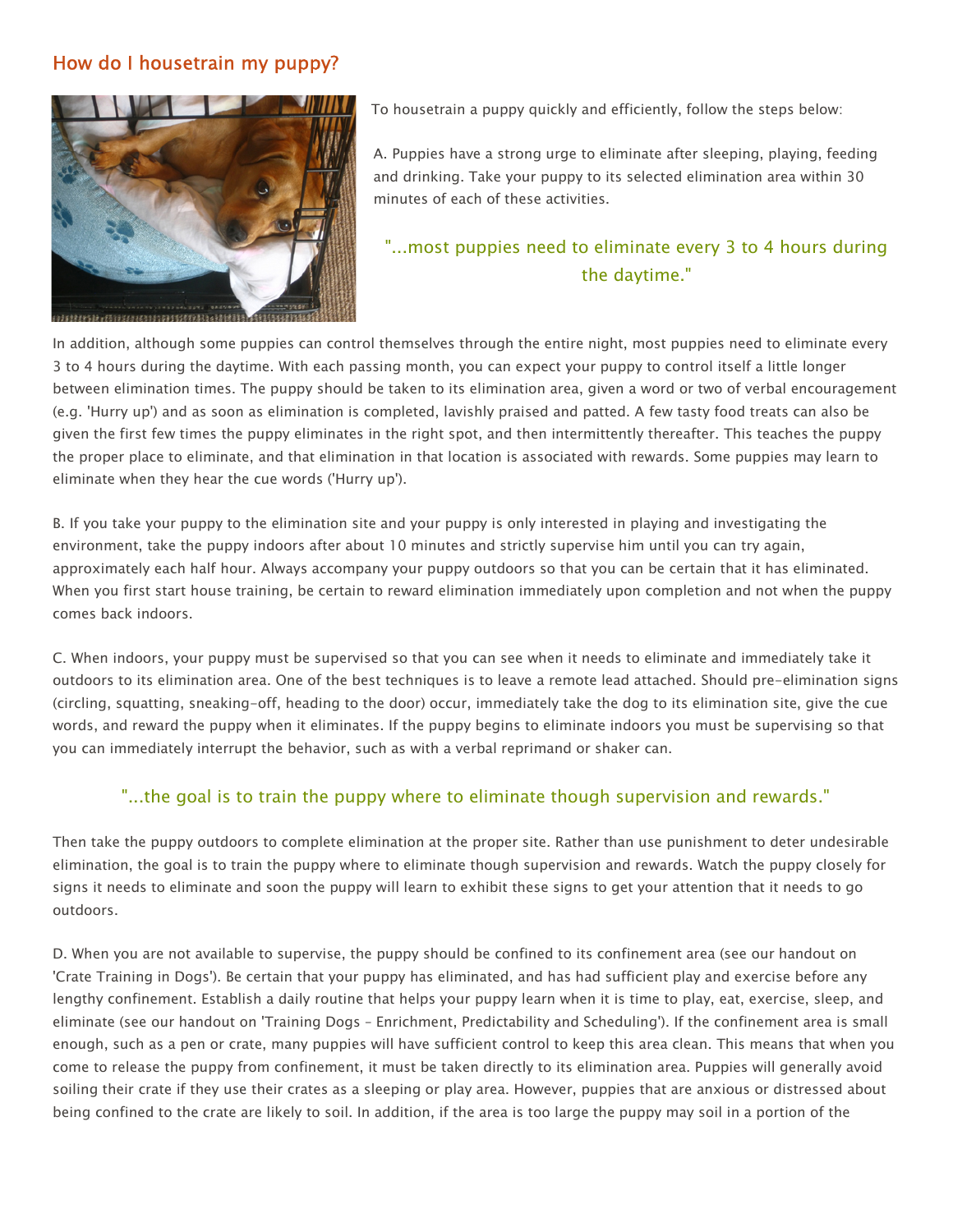confinement area. If the puppy needs to be left for longer than it can control itself, it should be confined to a small room or pen where paper is spread over the floor for elimination except for a corner that contains the puppy's bed and feeding area. Once the puppy starts to limit its elimination to some selected areas of the paper, unused areas can be taken up. For owners that intend to continue to use paper for training, the puppy should be supervised when released from confinement, and returned to the paper (and reinforced) for elimination.

#### Why does my puppy refuse to eliminate in my presence, even when outdoors?

Puppies that are disciplined and punished for indoor elimination rather than reinforced for outdoor elimination may soon begin to fear to eliminate whenever you are present, regardless of the location. These puppies do not associate the punishment with indoor elimination; they associate the punishment with the presence of the owners. For some puppies, standing quietly off to the side may allow them time to eliminate. It is best if you can be close by, but each puppy is an individual and some may need more space than others before feeling comfortable enough to eliminate.

## What do I do if I find some stool or urine in an inappropriate spot?

There is no point in punishing or even pointing out the problem to the puppy. Only if the puppy is in the act of elimination will it understand the consequences (rewards or punishment). In fact, it is not the puppy that has erred; it is the owner who has erred by not properly supervising. Put the puppy elsewhere, clean up the mess and vow to supervise the puppy more closely in the future.

### How can I teach my puppy to signal that it needs to go out to eliminate?

By regularly taking the dog outdoors, through the same door, to the same site, and providing rewards for proper elimination, the puppy should soon learn to head for the door each time it has to eliminate. If you recognize the signs of impending elimination and praise the puppy whenever it heads for the doorway, the behavior can be further encouraged. Puppies that have been interrupted or reprimanded on one or more occasions as they begin to eliminate indoors, may begin to try to sneak away, whine or show some form of anxiety when they feel the urge to eliminate but cannot escape from the owner's sight. If you can pick up on these cues, and take the puppy directly to the outdoors for elimination and reward, the puppy may consistently begin to show these signals when he or she needs to eliminate, and may even begin to take you to the exit door.

#### "Some puppies can be taught to ring a bell or bark to let you know it needs to go outside."

Further into the process, some puppies can be taught to ring a bell or bark to let you know it needs to go outside to eliminate. For either of these to be effective, you first must constantly supervise your puppy so you can see the signs of a full bladder or bowel (restlessness, agitation) and quickly take them to the exit location, ring the bell or get them to bark and go outside. Over time the puppy should learn that the signal would get the door open. However, do not rely on signaling until it reliably happens or the puppy will end up eliminating indoors instead.

## When will I be able to trust my puppy to wander loose throughout the home?

Generally you will want your dog to have been error free around the house for about a month before you can begin to decrease your confinement and supervision. The first time you leave the puppy unsupervised should be just after taking the dog outdoors for elimination. Gradually increase the length of time that your dog is allowed to roam through the home